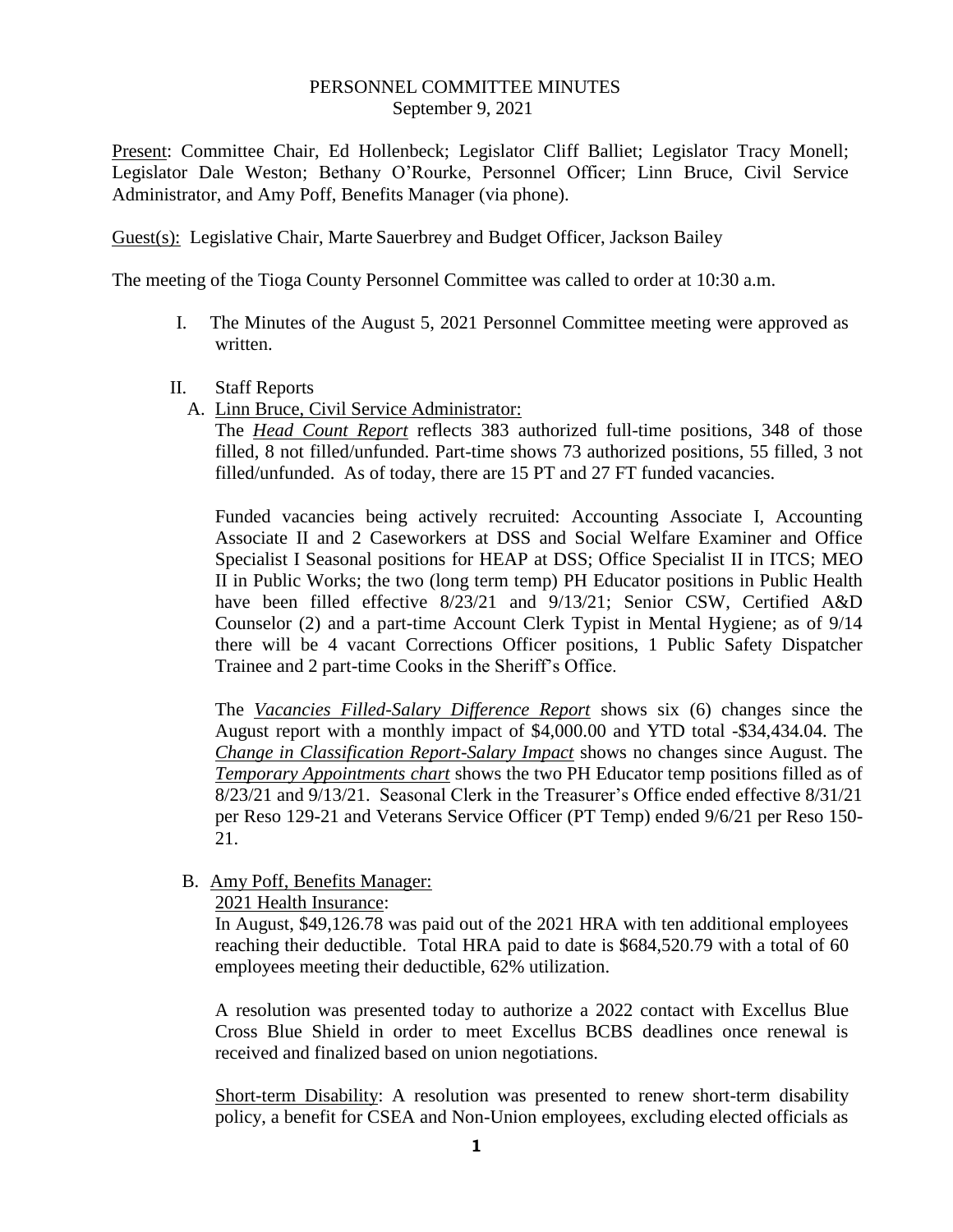of October 1, 2021. ShelterPoint is keeping their rate at \$5.65 per covered employee per month as of renewal date. The resolution is written to continue renewing with ShelterPoint until such time as a different carrier is selected.

C. Bethany O'Rourke, Personnel Officer

Budget Tracking Report:

 The budget tracking report as of the end of August was reviewed. We have collected \$1,965 (45.4%) of our projected revenue and spent 58.5% of our appropriations.

## III. Old Business:

Medicare Eligible Retiree Health Insurance:

Tioga County participated in a Broome County Purchasing Alliance (BCPA) Request for Proposal in May to see if there were vendors who could offer a Medicare Advantage plan with similar benefits at a lower rate. The broker for the BCPA came back to the County in late July indicating that United Health Care was the selected vendor and they had 3 plans to select from. Amy and Bethany have been comparing our retirees' current coverage to the richest UHC plan, Plan 1. The BCPA gave us a very short time line if we want to opt in for 2022.

Based on everything that we are being told by UHC, their Medicare Advantage Plan 1 is as rich as our current Hartford Medicare Supplemental Plan (medical side). Unfortunately we have not been able to get our current drug formulary or the UHC formulary in a format where we can compare to see if any major differences in the drug coverage. However, based on what UHC is telling us, the UHC drug formulary is their richest offering and should be comparable to the current plan. There will be an annual savings to the County of \$770,000.00 with the UHC Plan 1. A resolution was presented today.

Department Head Evaluations: Bethany reminded Committee members that Department Head Evaluations are due tomorrow, September 10<sup>th</sup>.

# Remote Work Discussion:

A draft 'work from home' policy was sent to all Legislators. This is on the Agenda to be discussed at today's Worksession.

CSEA Negotiations: Bethany stated that we are close to a tentative agreement. There was a snag with some health insurance issues and had to take that out of the agreement. We are still within the financial parameters set by the Legislature. The membership will vote and if approved, a resolution will be presented for 2022, 2023 and 2024.

# Non-Union Salary Committee – 2022 Recommendations:

Bethany distributed the recommendations. Some of the highlights include:

- No changes in health insurance contributions; 100% funding of deductibles by the County.
	- An increase in the salary ranges in accordance with the consumer price index.
	- \* A salary increase for full-time, non-union employees plus a lump sum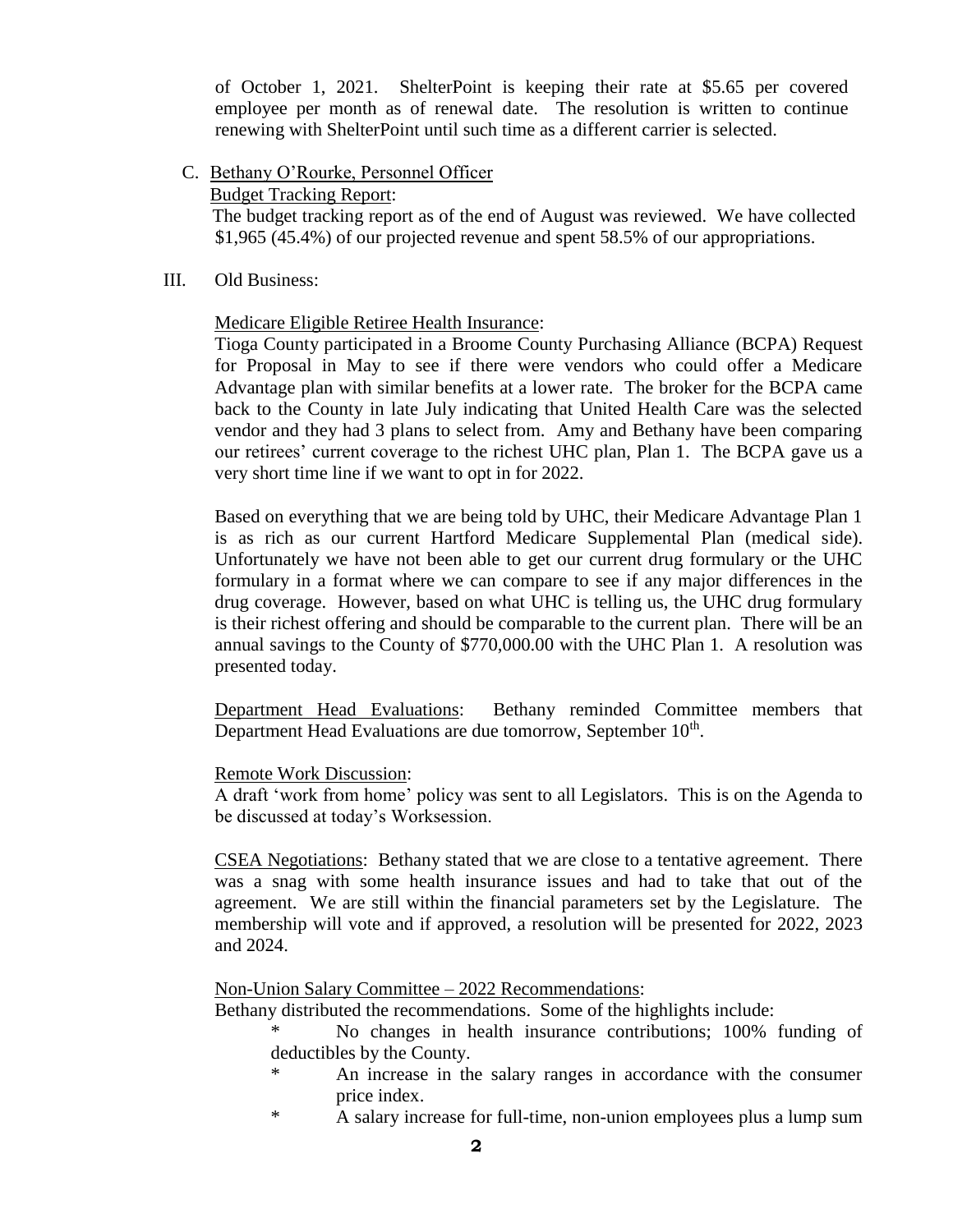payment in January. An increase for part-time salaried employees.

- \* The part-time hourly rates and Legislator's salaries are to be discussed with the Budget Officer. The Legislator's salaries usually follow the NU recommendations.
- \* Some recommendations regarding the Board of Elections are being considered.
- \* Adjustments to some of the part-time salaries. Some departments have already made adjustments in their 2022 budget requests.
- IV. New Business: None
- V. Resolutions:
	- Authorization to Reclassify Vacant Part-time Land Bank Director Position (ED&P): This resolution reclassifies the part-time vacant Land Bank Director (\$29,249-\$29,980; Non-union) position to a part-time Office Specialist II (\$13.19/hour) not to exceed 17 hours per week effective September 15, 2021.
	- Renew Policy with Shelterpoint Life Insurance Company for Short-term Disability: Shelterpoint continues to offer a competitive rate. This resolution authorizes the Chair of the Legislature to renew the short-term disability policy with Shelterpoint effective October 1, 2021 and annually thereafter until such time as a different carrier is selected if appropriate.
	- Authorize Contract with United Health Care (UHC) for Retiree Medicare Advantage Plan/Medicare Part D Prescription Drug Coverage through Broome County Purchasing Alliance (BCPA): Resolution 119-21 authorized Tioga County to participate in the Broome County Purchasing Alliance RFP seeking a contract for Medicare Advantage and Prescription Drug Benefit Services for Medicare-eligible retiree and the eligible spouses. This resolution authorizes the Chair of the Legislature to enter into a contract with UHC and change Tioga County Medicare eligible retiree's and eligible spouses' coverage to UHC Plan 1 effective January 1, 2022.
	- Authorize Contract with Excellus Blue Cross/Blue Shield to Administer Health Insurance Benefits: This resolution authorizes the Chair of the Legislature to enter into a contract with Excellus BCBS of Central New York to administer health insurance benefits for Tioga County for the period of January 1, 2022 through December 31, 2022.
	- Authorize Salary Reallocation within CSEA Salary Schedule for Supervising Public Health Sanitarian and Public Health Sanitarian: A desk audit occurred and involved the review of the work tasks performed by the employees as well as current salary allocation. This resolution reallocates the title of Supervising Public Health Sanitarian from CSEA Salary Grade XII to CSEA Salary Grade XV (\$55,917-\$56,617) and the title of Public Health Sanitarian shall be reallocated for CSEA Salary Grade IX to CSEA Salary Grade XI \$44,572- \$45,272) effective retroactive to July 13, 2021. The 2021 annual salaries of current incumbents in said titles shall increase as follows: T. Kopalek \$9, 539; A.